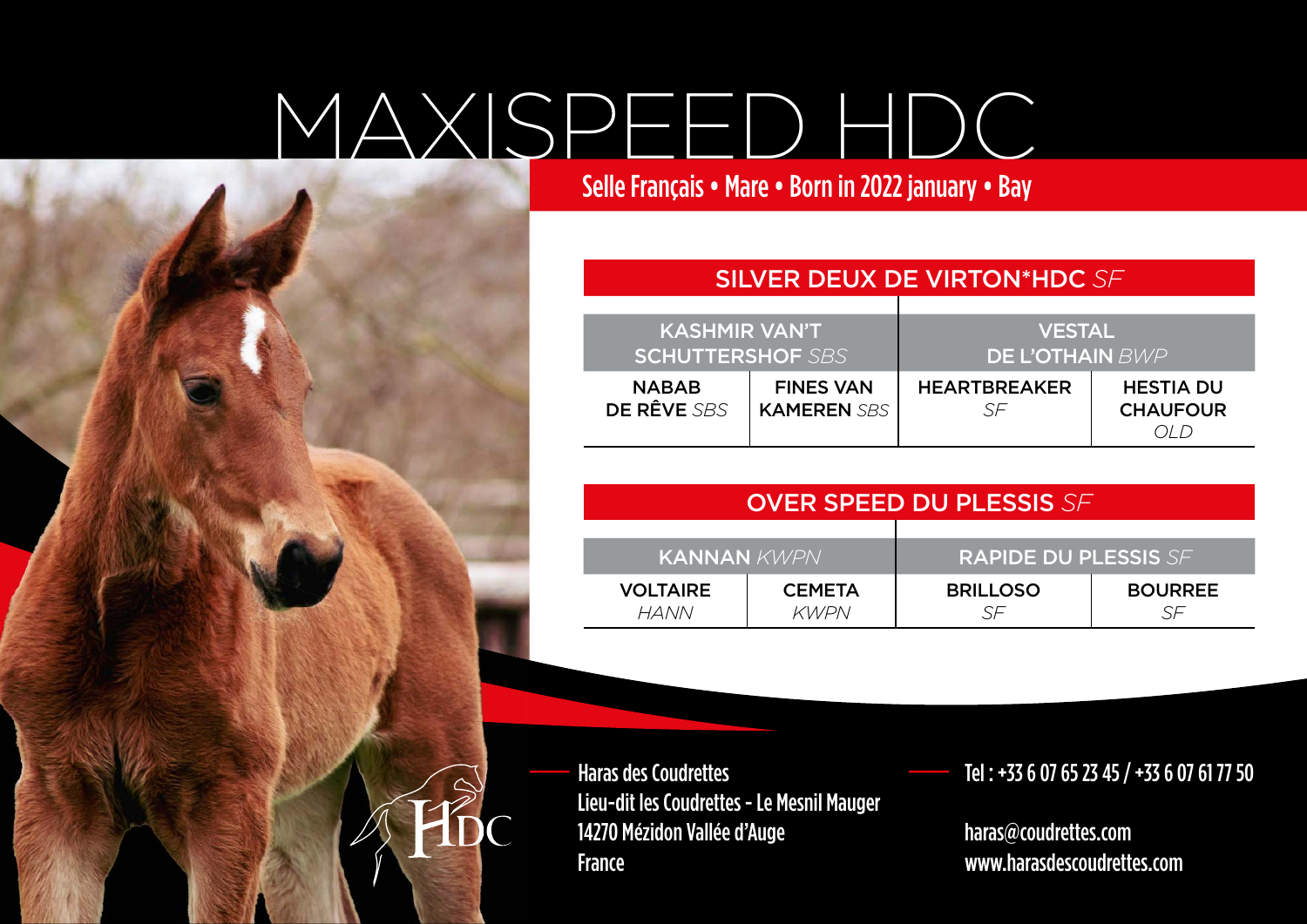## Pedigree

**Her sire SILVER DEUX DE VIRTON\*HDC (ISO 170/18)** son of KASHMIR VAN'T SCHUTTERSHOF, sire of many international winners: RÊVEUR DE HURTEBISE\*HDC (2016 Olympic Team Champion with Kevin Staut), H&M ALL IN (Individual Olympic Vice-Champion at Rio in 2016 and Individual European Champion in 2017 with Peder Fredricson), GAZELLE (3rd best world performer in 2016 with Kent Farrington).

Great international performer, SILVER DEUX DE VIRTON\*HDC was notably 2<sup>nd</sup> of the GP of the CSI 5<sup>\*</sup>-W of Oslo 3<sup>rd</sup> of the GP of the CSI5\* -W of Zurich, 5<sup>th</sup> of GP of the CSI 5 \*-W of London, winner of a 1.60m event of the CSI5\* of Doha, 2nd of the GP of the CSIO 5\* of Barcelona.

**1st dam: OVER SPEED DU PLESSIS (f.b., born in 2002):** ISO 135, qualified for 5 and 6 years old french championship nals, daughter of KANNAN, KWPN stallion, good winner in show jumping, sire among others of NINO DES BUISSONNETS, PADOCK DU PLESSIS ... Dam among others of:

- BE EXPRESS\*HDC (m.ch., ORIENT EXPRESS\*HDC, 2011) Z approved stallion
- CALL ME EXPRESS (f. ch., ORIENT EXPRESS\*HDC, 2012) ISO 140, qualified for 6 & 7 years old french championship final, 4<sup>th</sup> and best mare 7 yo 2019 French Championship, Elite

2<sup>nd</sup> dam: RAPIDE DU PLESSIS (f. ch., born in 1983): ISO 143, good winner, qualified for 6 years olf french championship nal, daughter of the selle francais stallion, BRILLOSO. Dam among others of: • FLÈCHE DU PLESSIS II (f.b., JALISCO B, 1993) ISO 168, very good winner in CSIO class with J. Epaillard • JAPI DU PLESSIS (g.b., ADELFOS, 1997) ISO 157, winner in CSI class

• KETTY DU PLESSIS (f.gr., ADELFOS, 1998) dam among others of: - PADOCK DU PLESSIS (m.gr., KANNAN, 2003) ISO 178, SF approved stallion, very good winner in CSI5\* with T. Anciaume - PLUME DE LA ROQUE (f.b., KANNAN, 2003) ISO 166, very good winner in CSI5\* class with F. Busquet

**3rd dam: BOURRÉE (f. ch., born in 1967):** incredible dam, «Best mare of the 20 last years» for L'Eperon magazine, daughter of NICKEL. Dam among others of:

- NARCOTIQUE (f.ch., FAIR PLAY III, 1979) ISO 177, very good winner with A. Chenu. Dam among others of: - GARE À ELLE (f. ch., BAYARD D'ELLE, 1994) ISO 163 - INFINIE RIVAGE (f.b., RIVAGE DU PONCEL, 1996) ISO 160
- P'TIT POL (g.b., CORRENT, 1981) ISO 174
- ULANE DU PLESSIS (f.ch., NARCOS II, 1986) ISO 175
- VENUS DU PLESSIS (f.b., NARCOS II, 1987) ISO 170
- ARIANE DU PLESSIS II (f.ch., JOYAU D'OR A, 1988) dam among others of: - HORS LA LOI II (m. ch., PAPILLON ROUGE, 1995) SF approved stallion, ISO 171, very good winner in CSI5\*



MAXISPEED 2022 - Lys ©Collection privée